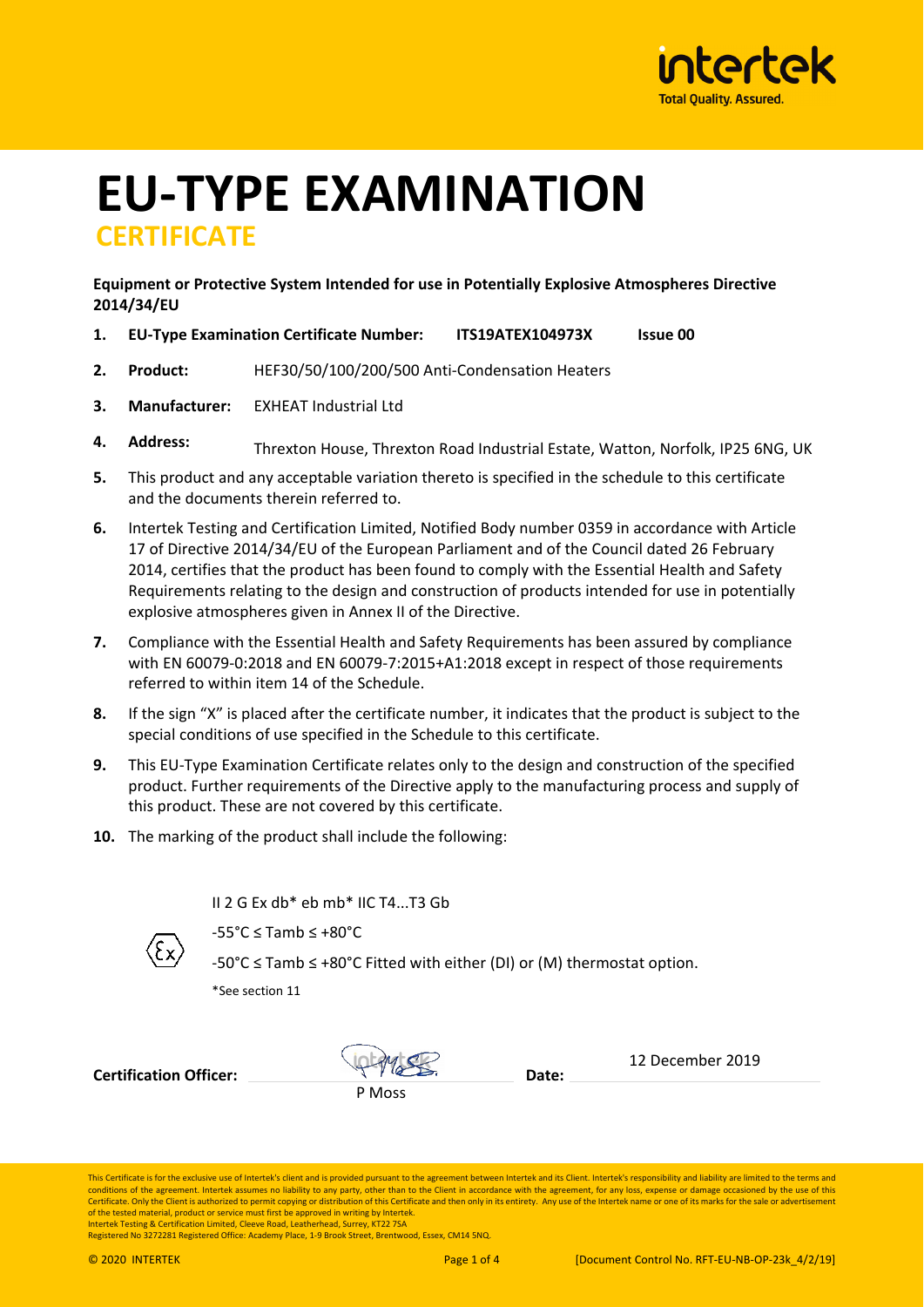

# **SCHEDULE:**

## **EU‐Type Examination Certificate Number: ITS19ATEX104973X Issue 00**

**11. Description of Equipment or Protective System**

The HEF type anti‐condensation heaters are rated for use within hazardous areas as designated below. They are designed to be gentle air warmers for within small enclosures or cabinets and for air application only.

The HEF type air warmers are composed of the following components:

- 1. Outer casing (stainless steel)
- 2. Trace heat cable (either Option 1 or 2) Baseefa06ATEX0185X and FM12ATEX0014.
- 3. Splice joint assembly
- 4. Supply Cable (either Option 1, 2, 3 or 4)
- 5. Optional FXT Range in-line thermostat of either Ex d or Ex m. SIR17ATEX1356X

A gap analysis has been performed to ensure all special conditions are complied with during the construction of the HEF heaters.

The outer casing is made from stainless steel which has perforated top, bottom and sides to aid air flow. Once the trace heat cable is installed within the heater and the splice joint is made and tested, the lid of the casing is riveted on, allowing no access to the joint by the end user. From the splice joint a 'flying lead' of a 3‐core cable is installed for the client connection into suitable connections.

The trace heat cable used within the HEF is either of Option 1: QTVR or Option 2: Thermon HTSX variety. Proprietary ends and sleeves are used within the splice joint and end of the cable. The cable is coiled within the HEF and sits between cable supports that protrude from the casing bottom half. The supply cable is supported and clamped within the HEF casing so that the cable cannot be pulled out.

The splice joint assembly consists of the following:

Two legs of the trace heat cable are crimped to one side of the 'heat shrink through crimps' and the braid of the trace heat cable is also placed in a 'heat shrink through crimp'. The incoming supply cable is then connected to the 'heat shrink through crimps' using ferrule crimps first, then the ferrule crimps are crimped within the 'heat shrink through crimps', once all three 'heat shrink through crimps' are crimped and checked, they are heated to be shrunk into place.

During this process of crimping, a heater casing internal earth wire is installed with a ferrule crimp to the braid of the trace heat cable for connection to the product internally, this earth is then secured to the casing.

The whole splice construction is then covered in a heat shrink sleeving, which is shrunk to encase the whole joint. This sleeving has additional glue inside which, when shrunk into place, fills any gaps that are possibly there.

This Certificate is for the exclusive use of Intertek's client and is provided pursuant to the agreement between Intertek and its Client. Intertek's responsibility and liability are limited to the terms and conditions of the agreement. Intertek assumes no liability to any party, other than to the Client in accordance with the agreement, for any loss, expense or damage occasioned by the use of this Certificate. Only the Client is authorized to permit copying or distribution of this Certificate and then only in its entirety. Any use of the Intertek name or one of its marks for the sale or advertise of the tested material, product or service must first be approved in writing by Intertek. Intertek Testing & Certification Limited, Cleeve Road, Leatherhead, Surrey, KT22 7SA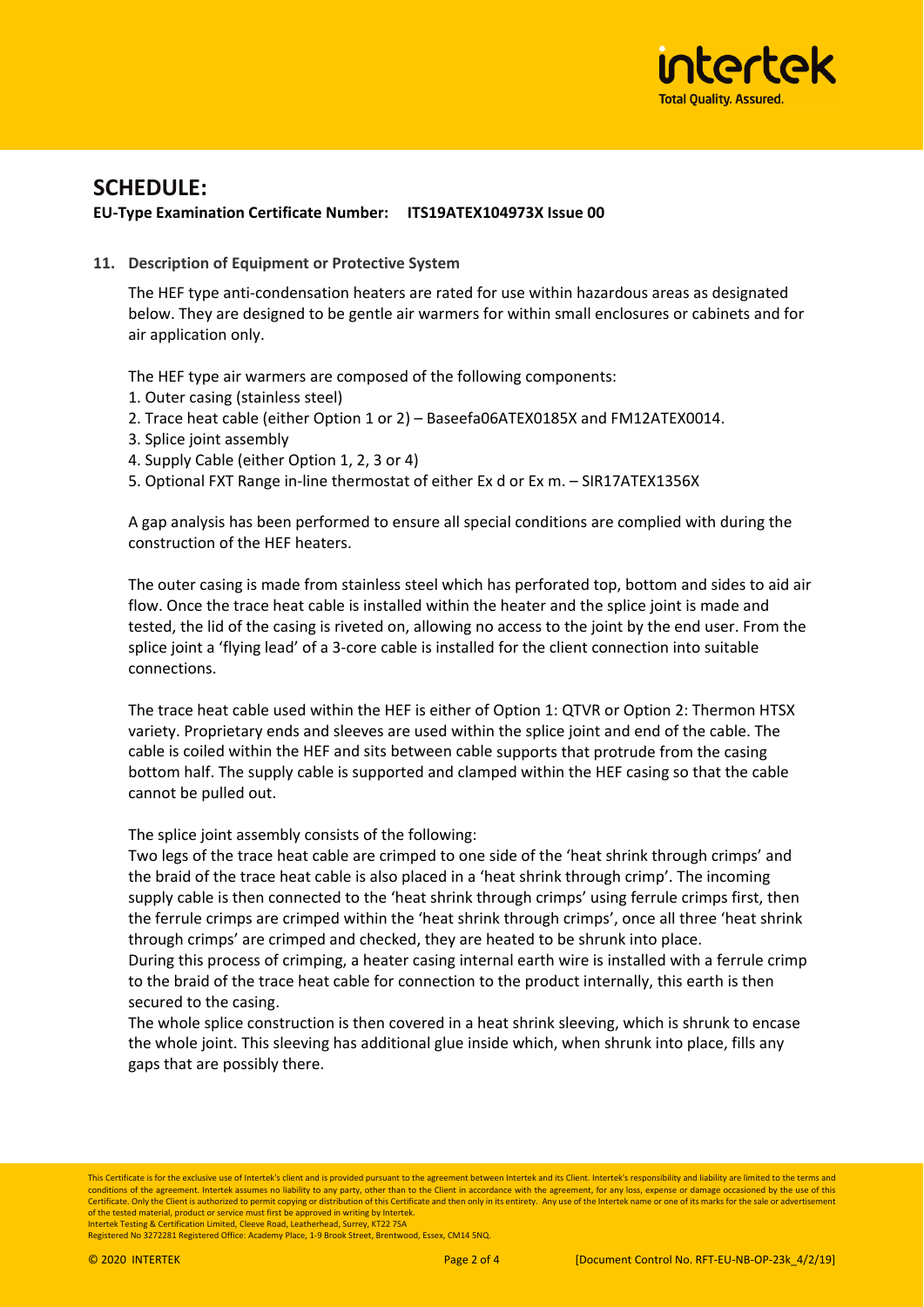

# **SCHEDULE:**

#### **EU‐Type Examination Certificate Number: ITS19ATEX104973X Issue 00**

The supply cable is a 3 core Supply Cable of either of the following options: Option 1: 3 core (2 core and earth) white flex in accordance with BS6500 Option 2: 3 core (2 core and earth) Black Marine and offshore spec flex as BS6883 Option 3: 3 core (2 core and earth) heat proof silicone cable OLFLEX HEAT 180. Option 4: 3 core (2 core and earth) flex as used within the FXT range of thermostats, when the thermostat option is chosen.

Equipment is marked Ex eb when standard heater is provided; when the heater is fitted with (DI) thermostat (SIR17ATEX1356X), the heater is marked "Ex db eb"; when the heater is fitted with (M) thermostat (SIR17ATEX1356X), the equipment is marked "Ex eb mb"

## **12. Report Number**

Intertek Report: 104010162CHE‐001 Dated: 05 December 2019.

## **13. Special Conditions of Certification**

- (a). Special Conditions of Use
	- The HEF type heater (with or without an additional in‐line thermostat) must be installed within an enclosure with the minimum of IP54 protection.
	- The Flying lead on the HEF type heater (with or without an additional in-line thermostat) must be terminated within any IECEx Zone 1certified enclosure, or within a non‐ hazardous area.
	- The HEF type heater shall be earthed to the enclosure which it is installed.

When either the FXT-M or FXT-D thermostat is fitted to the HEF type heater the following conditions also apply;

- The equipment is not field serviceable by the user and shall not be opened;
- The equipment shall be installed so that pulling, flexing or mechanical damage of the cable is prevented;
- The equipment has non‐conductive surfaces which are a potential electrostatic charging hazard – see the instructions for guidance (FXT-M thermostat only);
- The equipment shall be supplied via a fuse that is mounted externally in a safe area and rated at 277 V ac, 6 A maximum. The fuse shall have a breaking capacity which exceeds the prospective short circuit current of the supply (FXT-M thermostat only).
- (b). Conditions of Manufacture Routine test

In accordance with Clause 6.1 of EN 60079-7 each HEF type heater shall be subjected to a dielectric strength test of 1000V + (2\* Rated Voltage (rms)) applied between live/neutral and case for a period of 60s. Alternatively, the test may be carried out at 1.2x the test voltage, maintained for at least 100ms.

Results must be recorded.